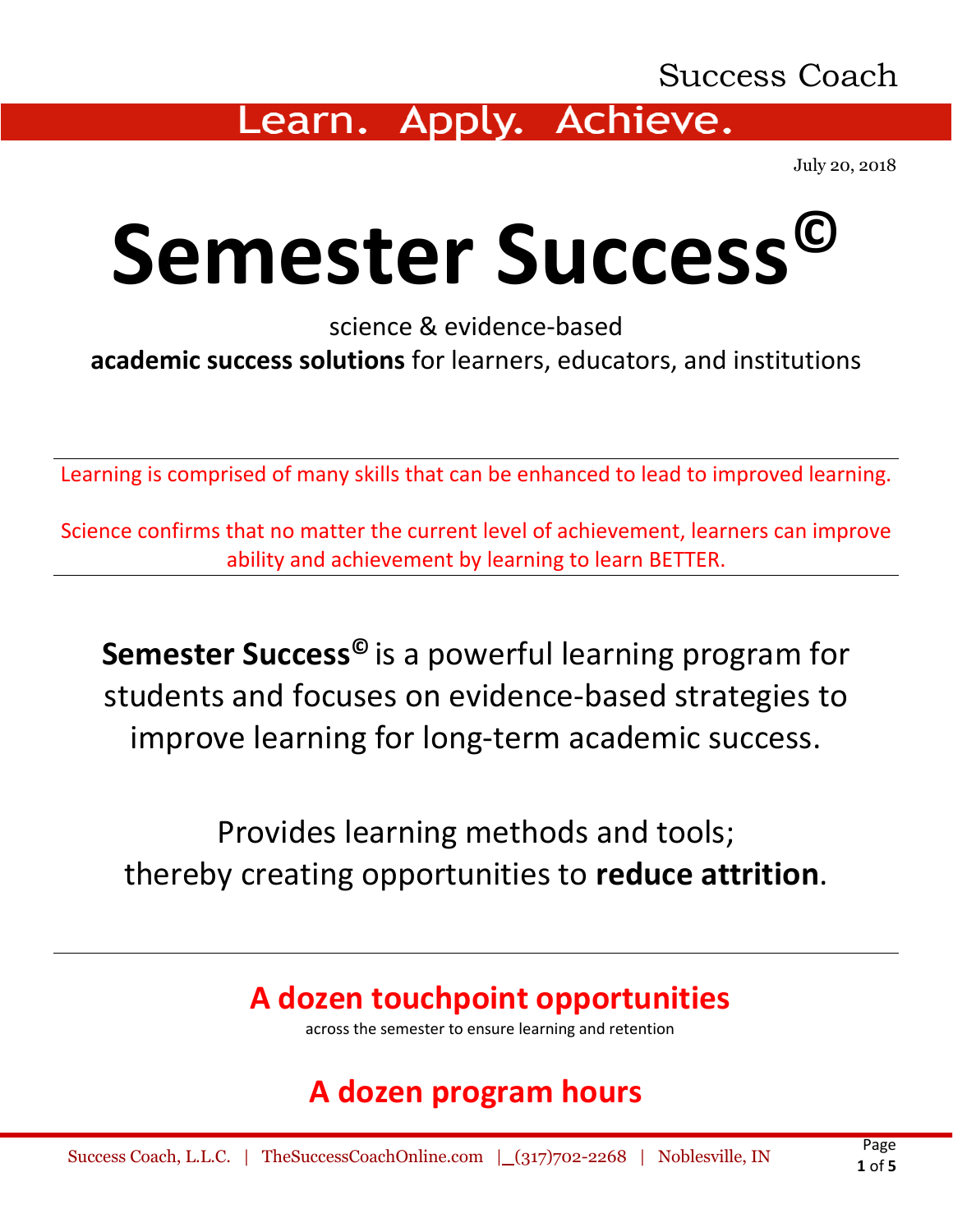# **Semester Success©**

# **PROGRAM INCLUDES**

# **(3) 2.5-hour Instructor-led Sessions**

Sessions are spread *strategically* over a semester. Research supports that cramming is not an effective long-term learning technique\*; likewise, learning to learn outcomes are optimized when spread over time, a technique known as "Spaced Repetition".

# **Toolkit 4.0©**

Science and evidence-based learning software with:

- companion guide
- study guide
- templates
- one-page quick reference

# **Academic Success Text Nudges** (up to 10)

Thaler's Nobel Prize winning behavioral change technique, known as nudging, is simple and underutilized; yet, nudging is supported by research to enormously impact student experience & success in higher ed. Nudges contain resources & prompts to take action on:

- Attending Office Hours
- Study Reminders
- Midterm/Exam Prep
- Managing Stress

# **Soft Skills E-learning Modules** (optional)

Enrich the experience, increase contact over the semester, and improve student outcomes by elevating **Semester Success©** into a hybrid experience by adding our soft skills e-learning modules. Choose 5 modules from many topics such as:

- **Advanced Writing Skills**
- **Conflict Resolution: Dealing with Difficult People**
- **Effective Planning and Scheduling**
- **Emotional Intelligence**
- **Grit and Mindset**
- **Getting Stuff Done: Personal Development Boot Camp**
- **Goal Setting**
- **Managing Pressure & Maintaining Balance**
- **Stress Management**
- **Self-Leadership**
- **Problem Solving and Decision Making**
- **Personal Brand: Maximizing Personal Impact**
- **Time Management: Get Organized for Peak Performance**

\*Source: *Expanding retrieval practice promotes short-term retention, but equally spaced retrieval enhances long-term retention. By Karpicke, Jeffrey D.,Roediger III, Henry L., Journal of Experimental Psychology: Learning, Memory, and Cognition, Vol 33(4), Jul 2007, 704-719*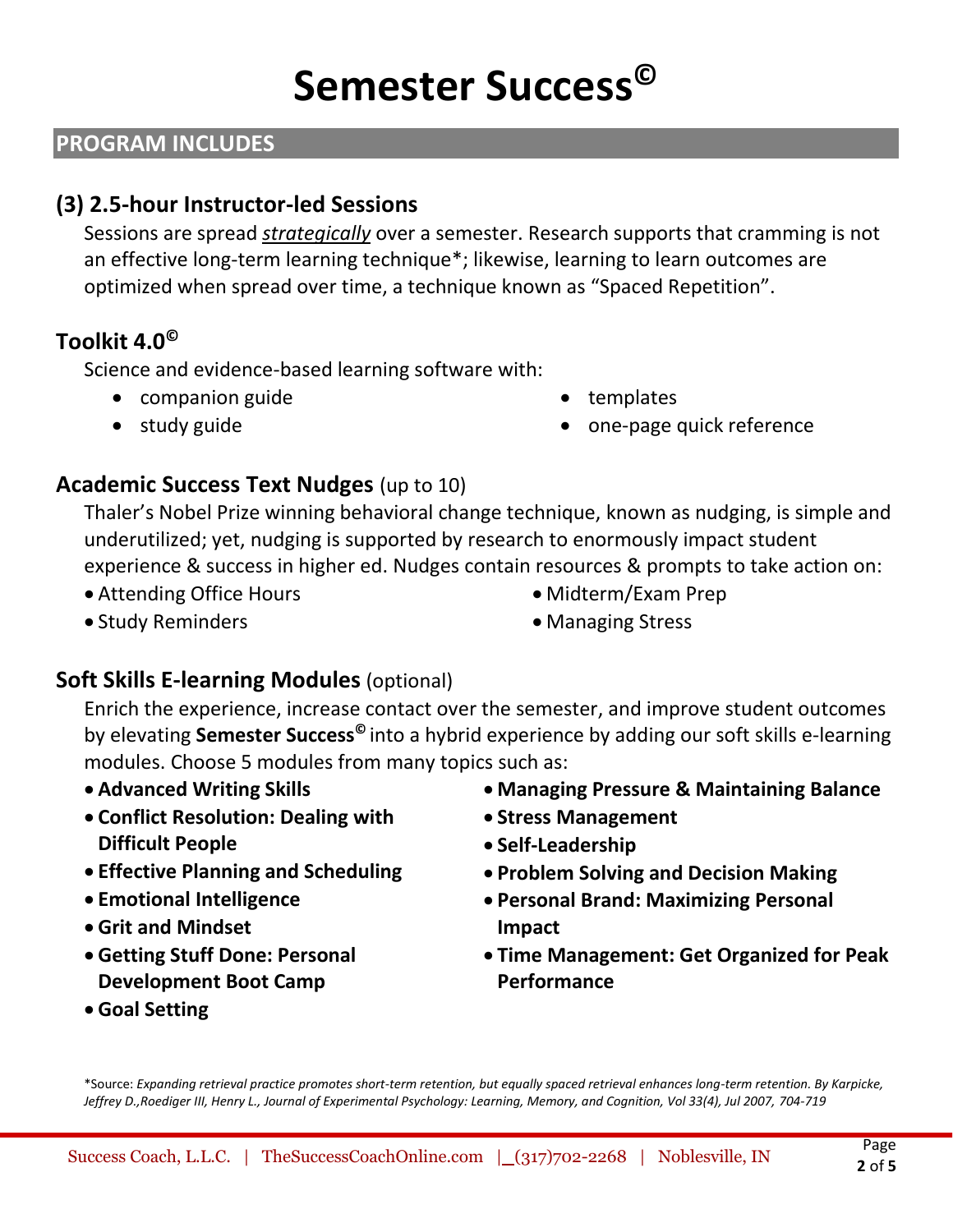#### **COSTS**

#### **PACKAGE 1 (all of the below PLUS e-learning): \$8,200 total**

| <b>Session Facilitation</b><br>(3 Sessions)<br>And<br><b>Follow-up Nudges</b> | Toolkit 4.0 <sup>©</sup><br>software | <b>Materials</b><br>study guide<br>companion guide<br>templates<br>one-page quick<br>reference | Incentives,<br>Awards, &<br><b>Prizes</b> | Soft skills<br>e-learning | <b>Total</b> |
|-------------------------------------------------------------------------------|--------------------------------------|------------------------------------------------------------------------------------------------|-------------------------------------------|---------------------------|--------------|
| \$4,000                                                                       | \$1,500                              | \$500                                                                                          | \$400                                     | \$75/student              | \$8,200      |
| Up to 24 students.                                                            |                                      |                                                                                                |                                           | 24 student                |              |
| \$80/additional                                                               |                                      |                                                                                                |                                           | minimum.                  |              |
| student.                                                                      |                                      |                                                                                                |                                           | Includes 5                |              |
|                                                                               |                                      |                                                                                                |                                           | modules.                  |              |

#### **PACKAGE 2: \$6,400 total**

| <b>Session Facilitation</b><br>(3 Sessions)<br><b>And</b><br><b>Follow-up Nudges</b> | Toolkit 4.0 <sup>°</sup><br>software | <b>Materials</b><br>study guide<br>companion guide<br>templates<br>one-page quick<br>reference | Incentives,<br>Awards, &<br><b>Prizes</b> | <b>Total</b> |
|--------------------------------------------------------------------------------------|--------------------------------------|------------------------------------------------------------------------------------------------|-------------------------------------------|--------------|
| \$4,000                                                                              | \$1,500                              | \$500                                                                                          | \$400                                     | \$6,400      |
| Up to 24 students.<br>\$80/additional<br>student.                                    |                                      |                                                                                                |                                           |              |

#### **PARTY RESPONSIBILITIES**

Success Coach, LLC provides **Semester Success©** program including:

- Facilitation Team: Lead facilitator & co-facilitator
- Curriculum and materials
- Pre- & Post- experience data and measurable outcomes
- Certificates of completion & student incentives for behavior-based deliverables (not performance based)

#### Host institution provides:

- Negotiation of 3 strategic dates for sessions
- Learners/student participants (target audience: University of Indianapolis advised admits for 2018-19) (offering limited slots to general admitted students is proposed)
- Arrangement of facilities (meeting space, a/v including projector and laptop w/ screen and audio; computer labs with available printers when necessary and requested)
- Food for students (snacks). No housing or travel costs. This is a non-residential program for local students.
- Faculty and staff stakeholders for appropriate campus resource follow-up. Peer mentors.
- Debrief meeting with host administration and **Semester Success©** facilitator(s).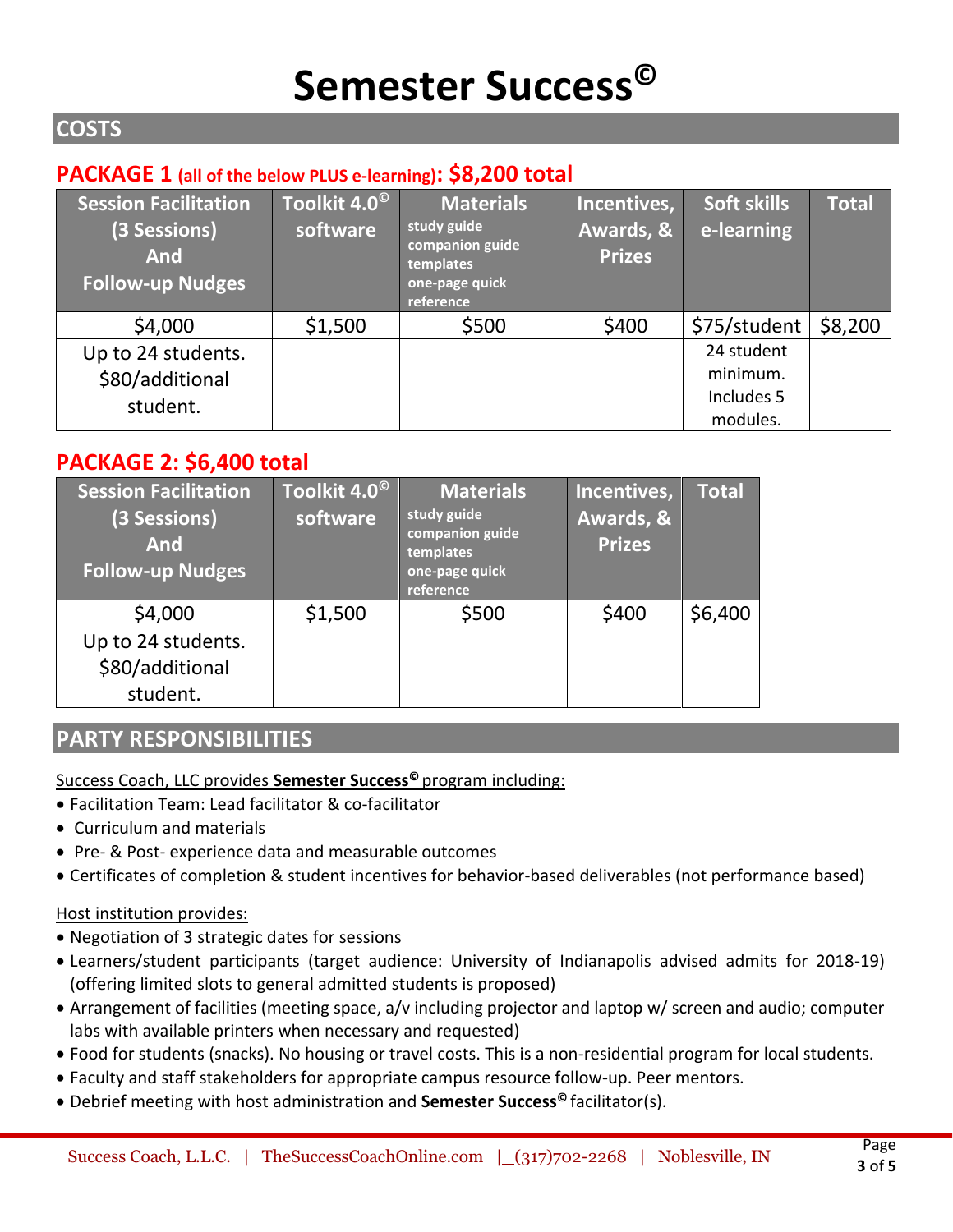# **Semester Success©**

# **STRUCTURE**

#### **SESSION 1**

**INTRODUCTION PRETEST ORIENTATION & GOALS Toolkit 4.0©**

- **4 MYTHS ABOUT LEARNING AND ACADEMIC SUCCESS**
- **STRATEGIES FOR APPROACHING LECTURE AND TEXTBOOK**
- **PROACTIVE INTERACTIONS WITH FACULTY & STAFF**

**ACTIVITIES** (syllabus forensics) **SUMMARIZE & STUDENTS TEACH HOMEWORK: coursework prep PREVIEW SESSION 2 & WRAP UP**

#### **SESSION 2**

**RECAP SESSION 1 DEBRIEF & HOMEWORK REVIEW Toolkit 4.0©**

- **PREPARING FOR AN EXAM OR QUIZ**
- **AIMING FOR DEEP LEARNING**
- **RECOVERING FROM AN EXAM**

#### **ACTIVITIES**

**SUMMARIZE & STUDENTS TEACH HOMEWORK: Campus Navigation Bingo: People, Places, Resources PREVIEW SESSION 3 & WRAP UP**

#### **SESSION 3**

**RECAP SESSION 2 DEBRIEF & HOMEWORK REVIEW Toolkit 4.0©**

- **MANAGING STRESS**
- **SUMMARY AND CHECK YOUR LEARNING**

**ACTIVITIES** (student experience assessment & faculty/student expectation comparison)

# **SUMMARIZE & STUDENTS TEACH**

**POSTTEST WRAP UP**

Sessions interspersed with **Academic Success Text Nudges** & optional **Soft Skills E-learning**